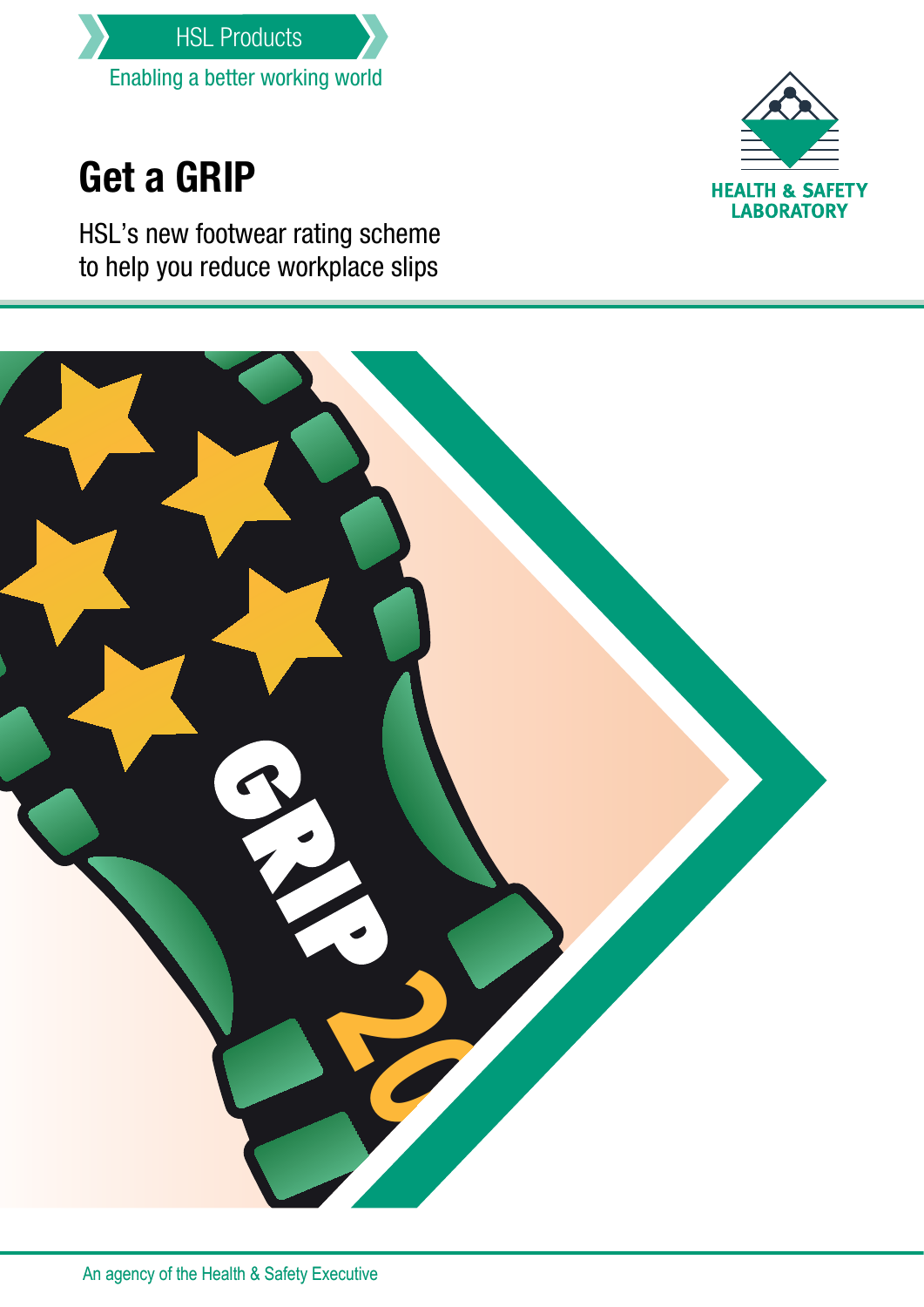### Contents

| Introduction.                                         |           |
|-------------------------------------------------------|-----------|
| About the author.                                     |           |
| Background.                                           | 2         |
| Get a GRIP.                                           |           |
| So how do you identify footwear that will stop slips? | $\Lambda$ |
| How do you use the GRIP ratings?.                     |           |

**Health and Safety Laboratory Harpur Hill Buxton** Derbyshire **SK17 9JN** 

Tel: 01298 218356

Email: productsupport@hsl.gsi.gov.uk Web: www.hsl.gov.uk



 $\overline{\mathcal{Y}}$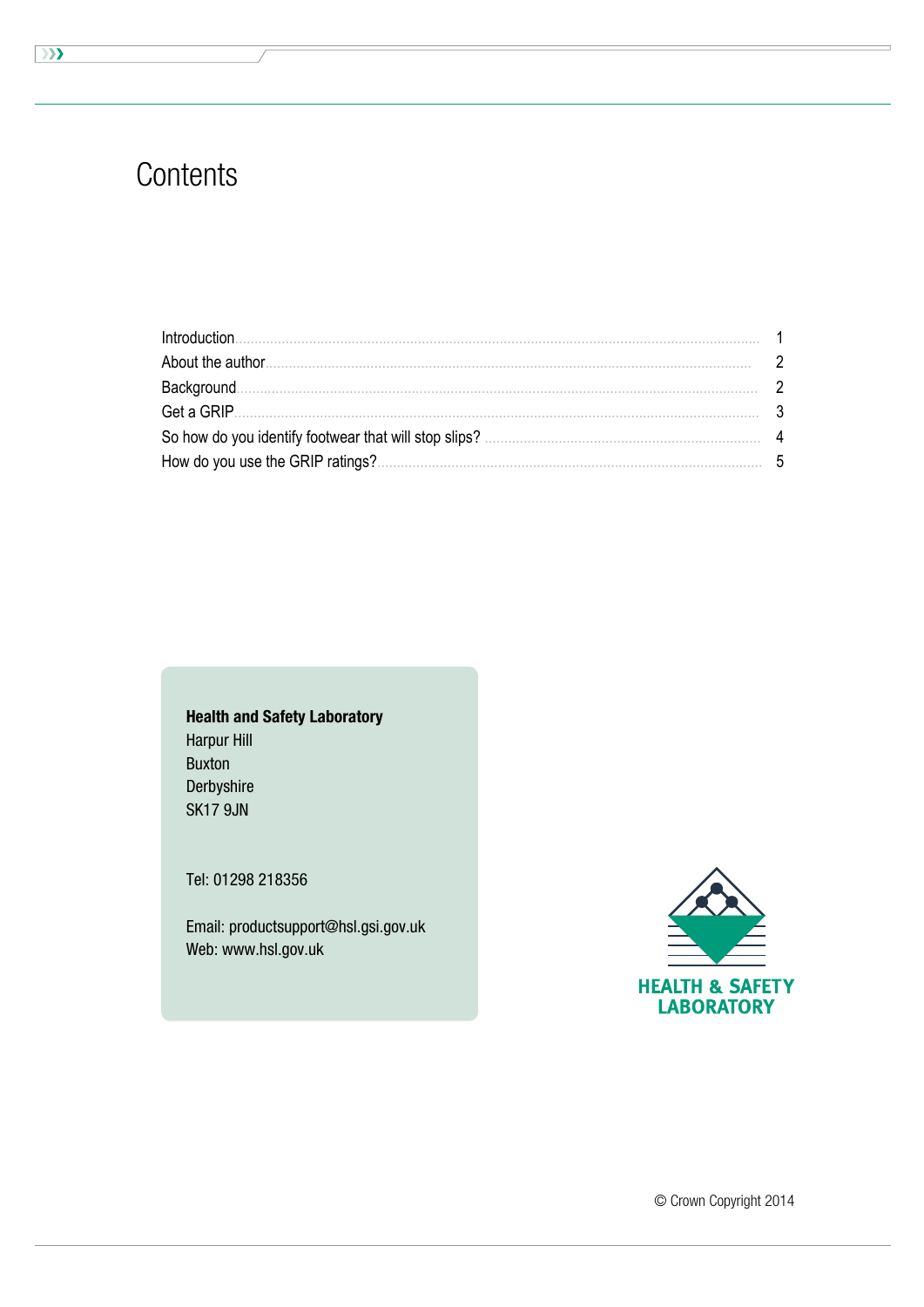### <span id="page-2-0"></span>Introduction

The Health and Safety Laboratory (HSL) is one of the world's leading providers of health and safety solutions to industry, government and professional bodies.

We are an independent agency of the Health and Safety Executive (HSE), and working with the regulator gives us a unique insight into workplace health and safety.

At HSL, we have been developing health and safety solutions for over 100 years. Our long history means that we're well-placed to understand the changing health and safety landscape, and anticipate future issues.

The main focus of our work today is on understanding and reducing health and safety risks and we employ over 350 scientific, medical and technical specialists, who help make working environments and working lives safer, in the UK and around the world.

From our base in Buxton, we focus on the development of practical solutions to workplace health and safety problems. We offer health and safety research, expert advice and consultancy, specialist training and products.

GRIP is a new footwear rating scheme that has been developed by HSL's Falls Prevention experts to help health and safety professionals make more informed decisions when purchasing slip resistant footwear.

This document explains why slips occur, the limitations of current standards for slip resistance and how you can identify better slip resistant properties to prevent slips.

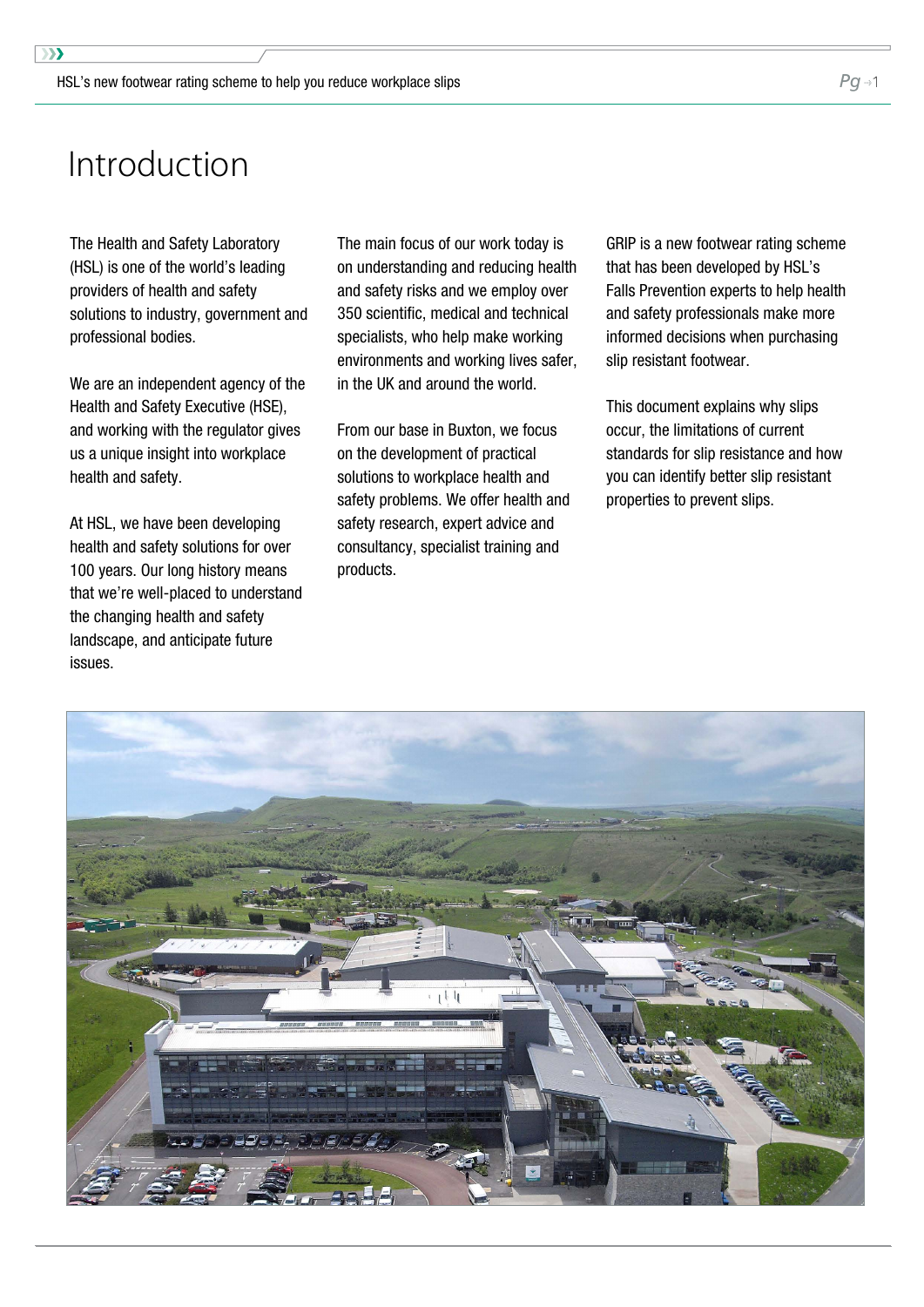## <span id="page-3-0"></span>About the author

### Rob Shaw

Rob Shaw leads the Falls Prevention Team at HSL and has a wide range of practical experience in the field of pedestrian slip assessment and stair fall assessment in many different industries.

Rob has served as the key investigator and project leader on a diverse range of major HSE research projects into falls prevention. He has produced numerous reports for both HSE and HSL detailing the results of research into the causes, and means of prevention, of falls.

Rob has over a decade of experience in developing and delivering training which has resulted in invitations to speak internationally on falls prevention.

## Background

Choosing the right footwear for the workers that you look after can be difficult. Quite rightly, staff demand a lot from the footwear they work in; comfort, durability, protection for their feet; even what they look like!



But how easy is it to select footwear that is going to protect them from slipping in the workplace? Will this footwear also protect their legs, arms, hands and head?

These might seem strange requirements for footwear, but given the prevalence of slipping accidents, and the common types of injuries that result, maybe we need to consider the wider protective context that suitable footwear would provide?

For many businesses, the biggest cause of injury at work is slips, trips and falls.

New statistics for Great Britain published by HSE in October 2014, show that slips and trips were again the most common cause of major injuries to employees and together with falls were responsible for 57% of all major injuries reportable under RIDDOR.

A staggering 1.5 million working days are lost every year, meaning slips, trips and falls are costing employers a fortune.

Have you ever stopped to think about what these issues are costing your business?

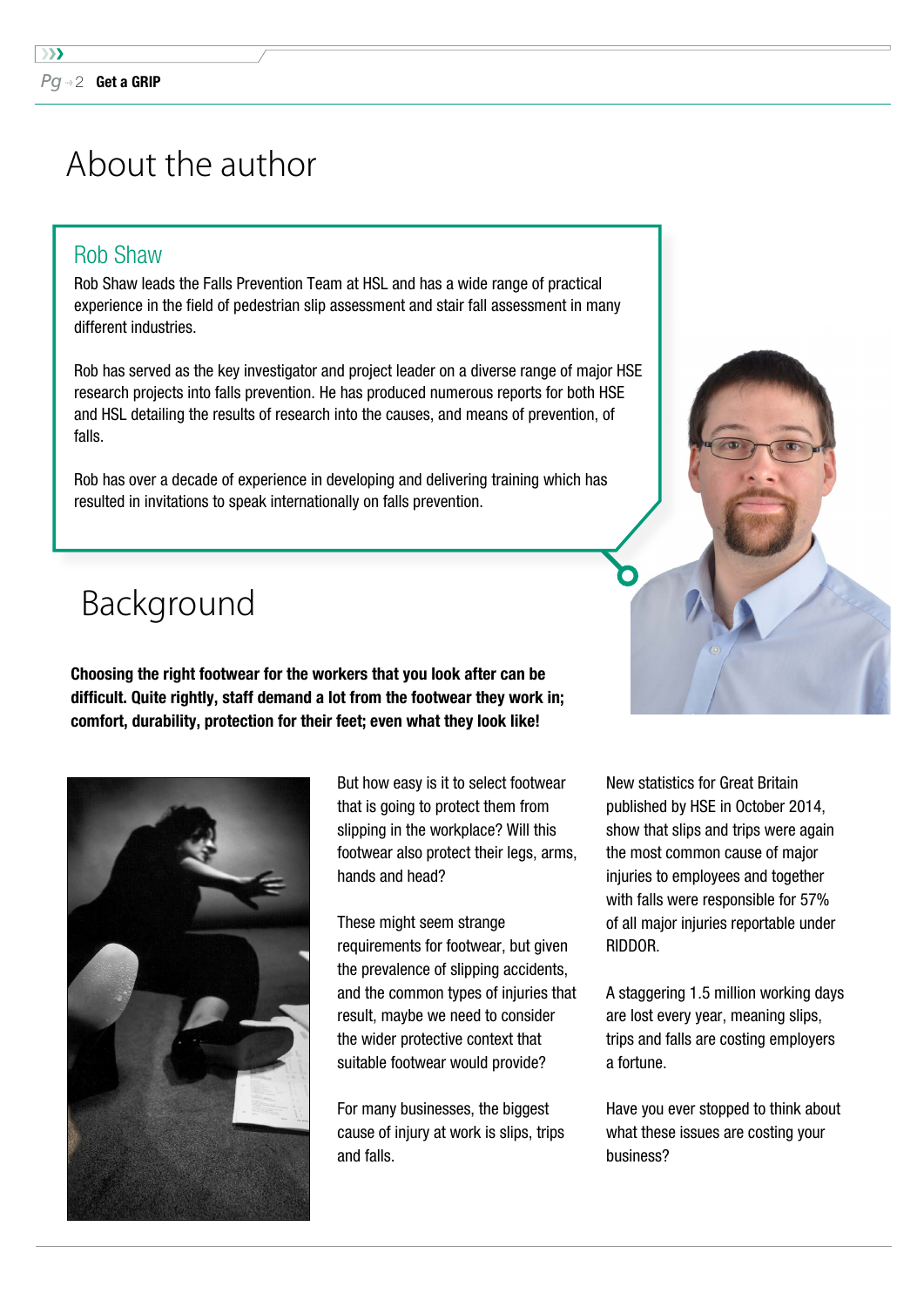### <span id="page-4-0"></span>Get a GRIP

#### Is footwear really the answer to slips?

There are three main factors to consider if you want to control slips: the surface, any contamination that is on it and the footwear.

Some factors are easier to controI than others. For example if the flooring becomes slippery when it gets wet, you could improve the flooring, but for many health and safety managers, that's not always a possibility or the most practical or cost-effective option.

You could make more effort to keep it dry, but again that might not be so practical or realistic. Or you could use footwear that isn't slippery on wet surfaces.

The sole of your shoe is your only contact with the ground when you walk around the workplace. To prevent a slip, the sole of your shoe needs to be compatible with the flooring you walk on and any contamination that lies on it.

Many businesses have dramatically reduced the number of accidents their staff suffer by providing their employees with slip resistant footwear.

#### Surely there's a standard that deals with this?

The Personal Protective Equipment (PPE) directive recognises the need for slip resistance as a protective property of footwear, and this is typically addressed through the use of mechanical footwear tests in a laboratory.

One such mechanical test (BS EN ISO 13287: 2012) forms the basis of the commonly used standards BS EN ISO 20345:2011, BS EN ISO 20346:2004 + A1: 2007 and BS EN ISO 20347:2012, giving you classes SRA, SRB & SRC.

Given this, you would have thought that it would just be a case of choosing between the classes in order to easily identify the slip resistance properties of footwear.

Unfortunately it's not that straightforward.

There are concerns amongst the scientific community that this test does not closely replicate the critical point of the walking step at which grip is lost when you slip.

Indeed, laboratory work at the University of Southern California (Blanchette & Powers, 2014) has questioned the validity of the test, due to its inability to predict slip potential.

Therefore, it is more helpful to think of the standard as the minimum requirement for footwear to be sold, but as a control measure to stop slips, it doesn't tell you what you need to know.

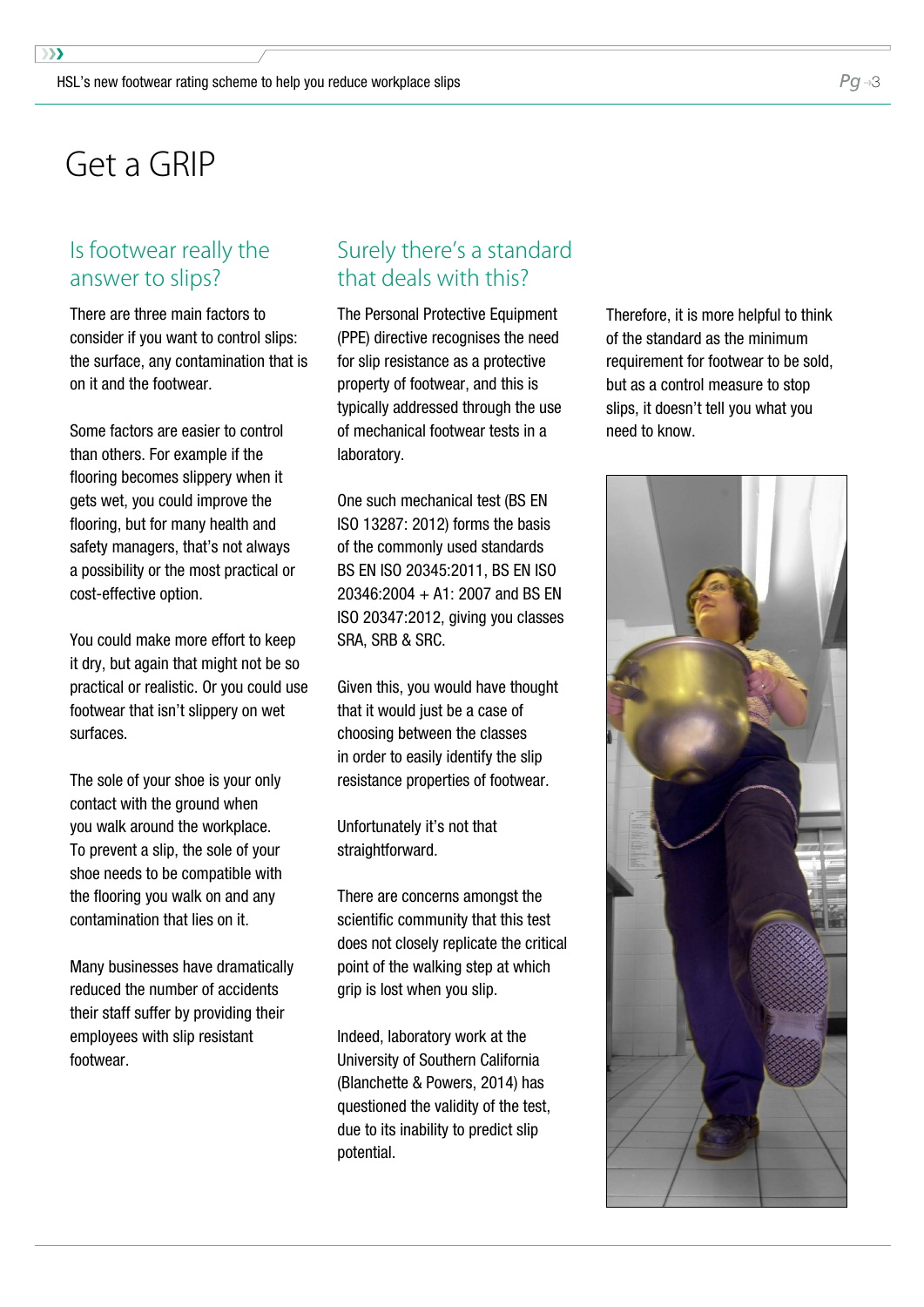## <span id="page-5-0"></span>So how do you identify footwear that will stop slips?

Determined to help customers make the right purchasing decision and reduce accidents from slips, HSL, over a period of years, has refined proven ramp test methodology to develop the GRIP footwear rating scheme.

Footwear is tested on a slippery wet ceramic tile that is deliberately challenging for the footwear, in order to find out what happens when you really push the limits of grip.

The ramp (Figure 1) consists of an adjustable platform (1), upon which the test flooring material is positioned. A fall arrest device (2) is attached to an overhead frame (3) to prevent injury to the operator during a test.

The test operator walks back and forth, increasing the angle of inclination of the platform until a slip occurs. The process is repeated until the operator generates a number of slip angles, which is followed by



Figure 1. The ramp test

a second operator repeating this process.

In order to ensure reproducibility of the results, three different pairs of the same footwear in total are used to generate the rating.

#### How does the scheme operate?

The scheme is designed for footwear manufacturers who wish to demonstrate to their customers that the footwear they produce performs better than the 'standard'. Manufacturers of slip resistant footwear therefore pay to participate in the scheme.

Like many rating schemes, participation in the GRIP scheme is voluntary, but given that the scheme is based on years of laboratory work at HSL and is independently operated, GRIP ratings help manufacturers to objectively distinguish the performance of the slip resistant properties of their footwear from other products on the market.

Footwear that has been awarded a GRIP rating will be displayed on the HSL website, and available to view by the general public for free.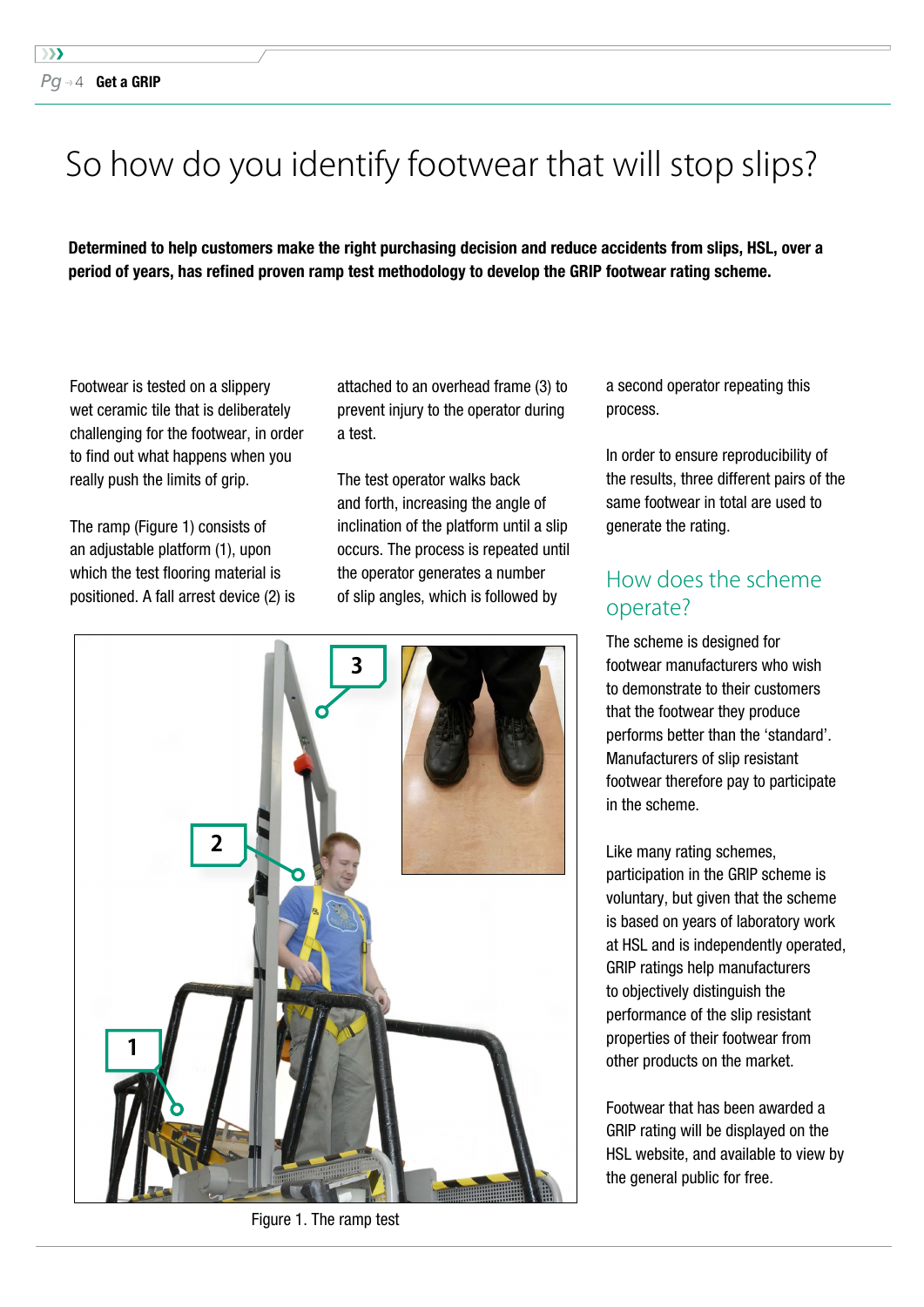### <span id="page-6-0"></span>How do you use the GRIP ratings?

#### Put simply, the higher the GRIP rating, the lower the risk of slipping.

The GRIP ratings can be seen in Figure 2. Footwear is classified by the amount of grip generated, known as coefficient of friction or CoF. The test is done using water, which is the cause of most slips, and glycerol, a thicker contaminant which simulates oil. The 1 to 3 star ratings require an increasing level of grip on the wet tile. 4 and 5 star footwear also has to achieve a certain level of grip with glycerol.

But before you automatically reach for that 5 star shoe, remember that footwear selection should always be informed by a risk assessment - you don't necessarily always need the highest performing footwear!

For low hazard environments, 1 star or 2 star footwear would be a sensible way to protect your staff from slips.

Where slips are known to occur, 3 star or 4 star footwear would reduce the occurrence of slipping.

In the most challenging workplaces, 5 star footwear may be necessary to adequately control slip risk.

The effectiveness of rated footwear should be monitored as part of the risk assessment review process. If, for example, slips continue to occur in 2 star footwear, you should consider upgrading to footwear with a higher rating.

It is also worth remembering that the GRIP scheme only deals with the slip resistance of footwear. Whilst slips are a major issue, other safety requirements arising from risk assessments, such as toe protection, should be considered in parallel with the GRIP ratings when selecting footwear for use as PPE.



Figure 2. The GRIP ratings